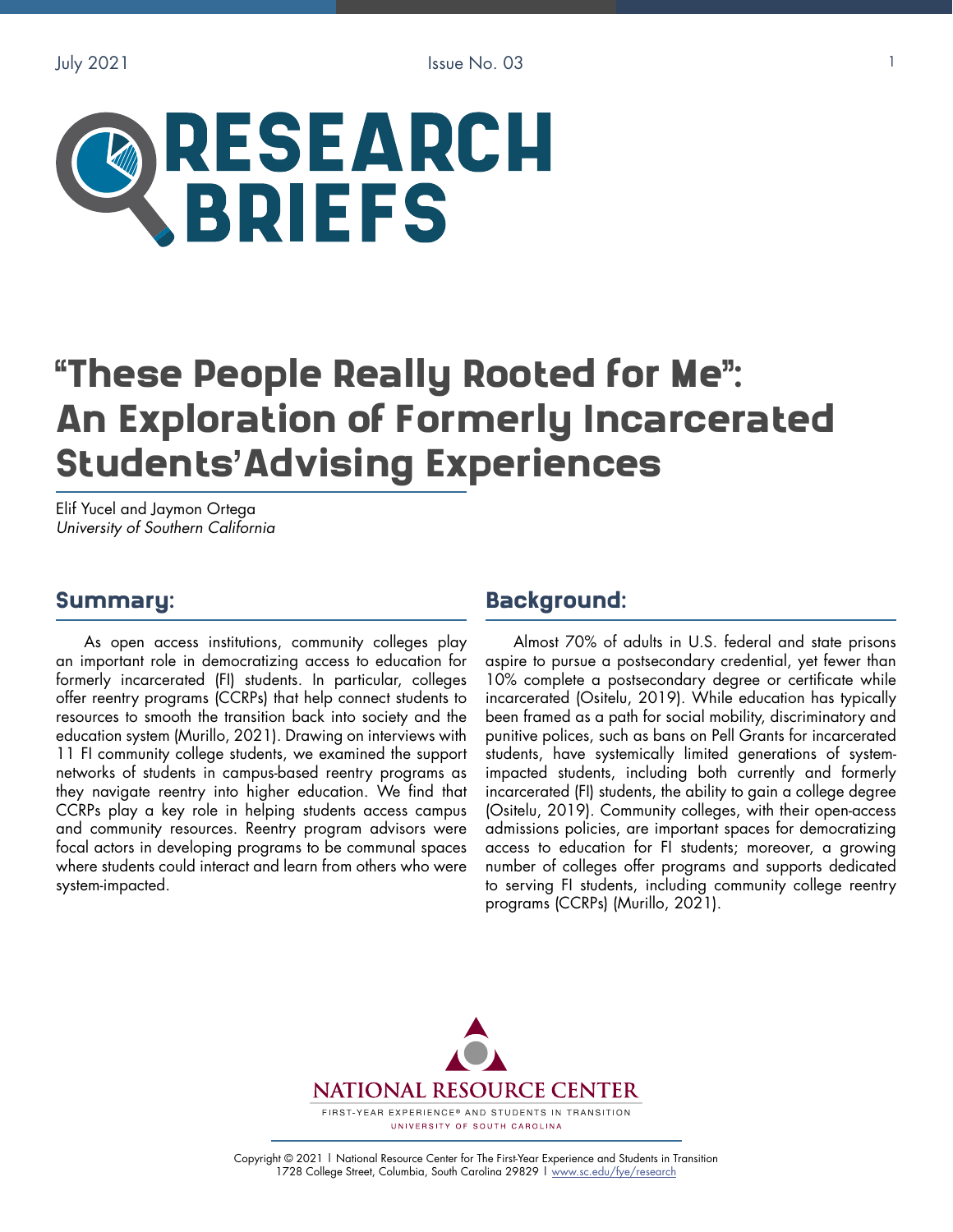CCRPs serve as critical hubs of support for FI students, offering targeted resources adapted to their specific needs. These programs provide services for students to help them adjust upon release from incarceration. This support is significant, as FI individuals often exit prison with accounts of a few hundred dollars or less and typically depend upon government benefits for income (Western, 2018). Transportation, cell phone costs, and parole/probation fees also enumerate the list of expenses for which many FI are expected to pay. Understanding these necessities, many CCRPs provide students metro passes, gas cards, book stipends, refurbished cellphones, among other key essentials (Mukamal et al., 2015).

In addition to tangible support, CCRPs also provide community. They serve as critical counterspaces by providing students a safe and welcoming environment that honors their lived experiences. These caring spaces can contribute to students' success and reduced recidivism rates (Huerta et al., 2018; Murillo, 2019). Further, connections with and support from others who share similar experiences has been shown to help FI students transition into education (Huerta et al., 2018). Despite their benefits, reentry programs in community colleges have largely been understudied, and much is unknown about students' experiences within them. As such, our study examined formerly incarcerated community colleges students' relationships with advisors in CCRPs and how these programs helped students access support. The following research question guided our study:

1. How do CCRPs support FI community colleges in navigating their academic and reentry trajectories?

#### Methods:

We conducted in-depth interviews with 11 FI students in CCRPs who attended one of six public community college districts located in varying regions of California. East Cove Community College District (ECCCD) is located in the Northern California region; Luther County Community College District (LCCCD) and Lake Forest Community College District (LFCCD) are located in the North/East Bay region; Barton Springs Community College District (BSCCD) is located in the Inland Empire region; Central City Community College District (CCCCD) is located in the Los Angeles/Orange County region; and West Coast Community College District (WCCCD) is located in the San Diego/Imperial Valley region. The ages of students in our study, ranged from 34-62, with the median age being 43. Seven students identified as male, while four students identified as female. Five students identified as White; one student identified as Asian/Vietnamese; three students identified as Latinx, one student identified as Native American/Latinx, and one student identified as Black/ Latinx. During interviews, we focused on students' college experiences, as well during the reentry process. We asked questions about who students turned to for support and what types of support they sought as they navigated their educational journey, honing in on their relationships with advisors.

## Findings:

We found that CCRPs served as principal sites of support for students. Most students were returning to education after a long period of time, and only a couple of students had access to higher education coursework while incarcerated. Thus, upon release, students were transitioning not only back into their life post-incarceration, but also back into the education system. CCRPs connected formerly incarcerated students to financial, academic, and social resources that aided them in both their educational and reentry journeys.

#### Financial and Tangible Resources from CCRPs Help Offset Post-Incarceration Expenses:

Financial and tangible forms of aid, such as gas cards and book stipends, were an impactful component of the manifold resources students received from their CCRP. Financial support was often provided in ways beyond the direct transfer of money. Instead, programs offered services to offset expected costs of living and school related expenses, offering metro passes, t-shirts, loaner laptops, food, refurbished iPhones, school supplies, among others. Abraham, a white student studying mechanical engineering at ECCCD, discussed how important these forms of resources were for his transition out of incarceration. Describing what he owned after checking-in to a transitional living facility the day of his release, he said,

I had no transportation, no clothes, no internet access, no phone, nothing. So, you get there, and I mean, they might give you a couple of bus passes to help you get around a little bit at the beginning, but you're just on your own.

With little material possessions or financial capital, Abraham was referred to his CCRP to assist with enrollment. There, he was welcomed with financial support and academic guidance. Students like Abraham are eager to begin college as soon as possible, and CCRPs recognize their students need as much financial assistance as possible to enroll and persist throughout their academic careers.

#### Academic Support and Mentorship from CCRPs Empower Students:

Providing academic services and resources to students is a core function of community college reentry programs. Students expressed that staff members in their CCRP were the primary actors in their social networks assisting them with their academic needs. For example, CCRPs offered advising support, tutoring services, and faculty and peer mentoring programs. Claire, a Native American student studying social work at LCCCD, spoke about the role that her CCRP advisor, Sharon, played in her academic support: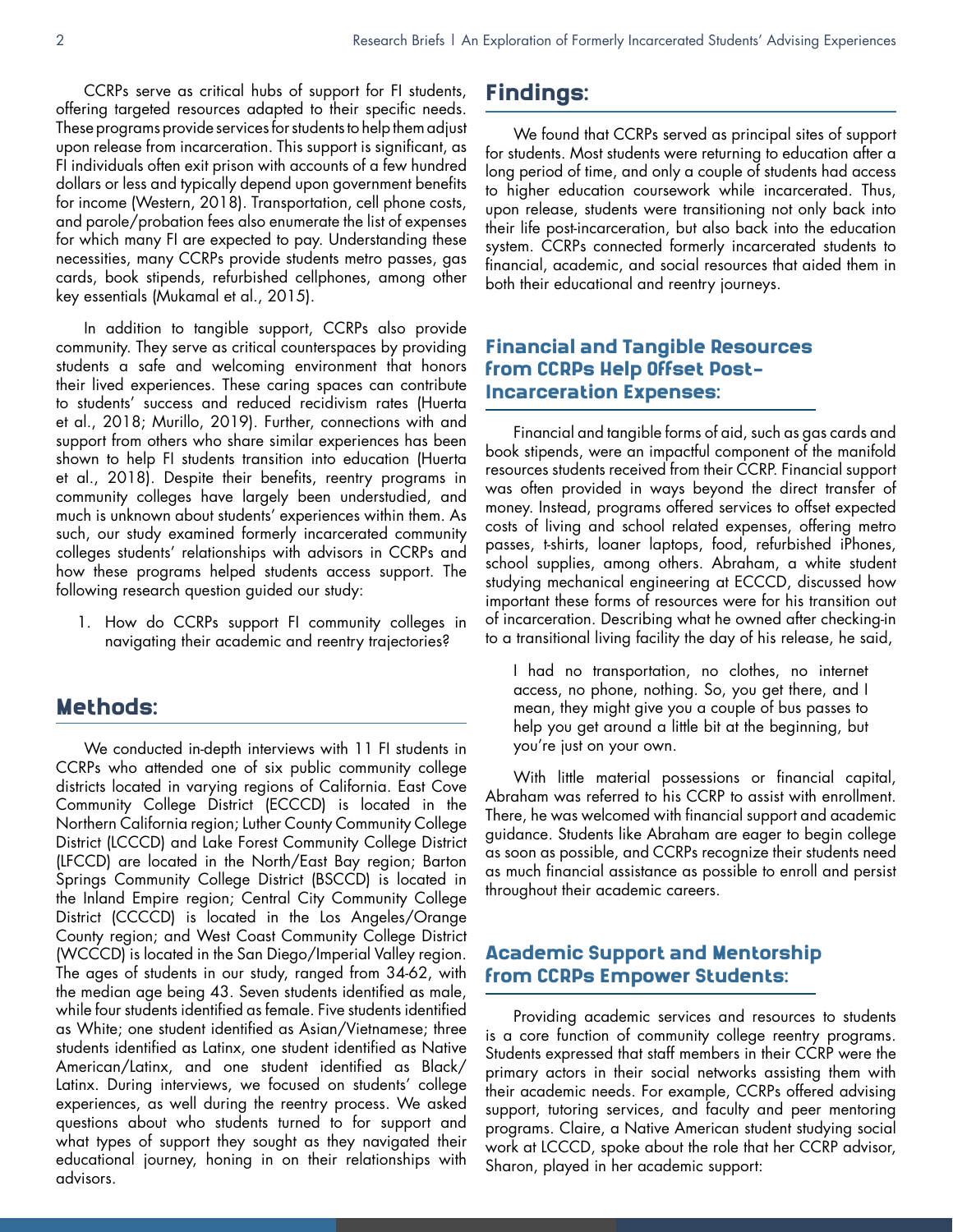Sharon's my go to. She's there for us. You know what I mean? We all know that. There might be different departments…they'll get you priority registration… but Sharon, as a formerly incarcerated advisor for our type of student, she has extra pull…Her stamp of approval on stuff kind of supersedes me meeting [sic] back to a counselor.

Claire valued Sharon's advice because she felt it was more personalized due to the connection they had established by regularly interacting through the CCRP. Moreover, Claire trusted Sharon more compared to other staff because Sharon also identified as formerly incarcerated. Students appreciated their CCRP services because they received more personalized advising experiences and a "point stop" advisor, as Nicole put it, to whom they could turn. Nicole, a white student studying pre-law at WCCCD, said of her reentry advisor:

Having a point-stop reentry counselor specified for you like as an academic assistant helping you to navigate your way through your first time back in a school environment, it's profoundly empowering. Because you're like, "You know what? I can do this; I can do this." It takes the stress off your shoulders, where I would've thrown out the towel if I wasn't able to do it, became insecure, and just given up on myself. These people really rooted for me.

Nicole's comment highlights how many FI students have not been in a formal education setting in a long time, so knowing that they had a dedicated advisor who was attuned to their needs as FI students was instrumental.

#### CCRPs Provide a Supportive Community:

CCRPs also functioned as key sites for social interaction among both students and staff. Among the more tangible and informational forms of resources students received, social support emerged as one of the most important. CCRP staff often held weekly meetings or "check-ins" where students and staff gathered at a set time to catch up with one another and reflect on different events or issues happening in students' lives. Maria, a Latina student pursuing a degree in psychology and child development at LCCCD, found the community aspect of her CCRP the "most rewarding part" of being in the program. She elaborated: "Check-in is probably my favorite. I go in on every Tuesday…They ask you how your week's been, depending on how long it's been. And it just feels really homey, like comfortable. I'm able to speak to them without feeling weird." Maria felt she could be herself around her program and appreciated having the weekly check-in to catch up with friends. Students spoke about how CCRPs provided a sense of community for students who had endured similar circumstances and events, which helped ease the transition back into education and society at-large after incarceration. Having a community of people with similar backgrounds made students feel safe and welcome. It also helped reduce the stigma around incarceration and being

a formerly incarcerated student on a college campus. Many students who were older already felt uncomfortable being an older student on campus and some expressed shame and worry about having a criminal record. Abraham's CCRP gave him a stronger sense-of-belonging both to campus and to returning to education in general. He elaborated saying,

You know, coming from my background, I really didn't feel like I belonged there. And I'm old. I just turned 49 this month. I'm not a kid anymore. It was awkward for me and they really made me feel welcomed and like made me feel that was where I belonged, and I was doing something good and that was what I should be doing.

Abraham sometimes felt uncomfortable on campus as both an older and a FI student, and his program provided a judgement-free and safe space where he found support from his peers and program staff.

#### Conclusion and Implications:

Education plays a key role in FI students' experiences transitioning back into society after periods of incarceration (Leverentz, 2014). FI students face unique added challenges compared to their peers, and as such, require additional tailored services to help combat institutional barriers and help them succeed in college. Students' CCRP program advisors were salient in their educational and personal networks. Students appreciated the genuine care their advisors demonstrated, which helped them build stronger and more trusting relationships with them. For many students, this type of trust was "the most valuable resource," as Claire described, as many students had been burned by inauthentic connections with institutional agents in the past. Knowing they had a dedicated person on their team supporting and guiding them affirmed students' confidence and inspired them to continue pursuing their educational journey.

For advisors and other campus leaders, our findings demonstrate the exigent value of campus reentry programs. Below we offer suggestions for research and practice:

• Colleges should establish formal programs on their campus for FI students. Doing so not only provides a safe environment for students to connect with one another and gain access to key resources, but it also works to establish a positive and unstigmatized culture towards system-impacted students. Within these programs, there are often multiple advisors working solely with students in the program. This allows students to have dedicated and individualized assistance for their academic and reentry needs. Colleges can also build on existing support structures, such as Equal Opportunity Programs (EOPS) and related services, to cater more specifically to the needs of FI students. That being said, support services for FI students cannot be siloed to CCRPs or EOPS